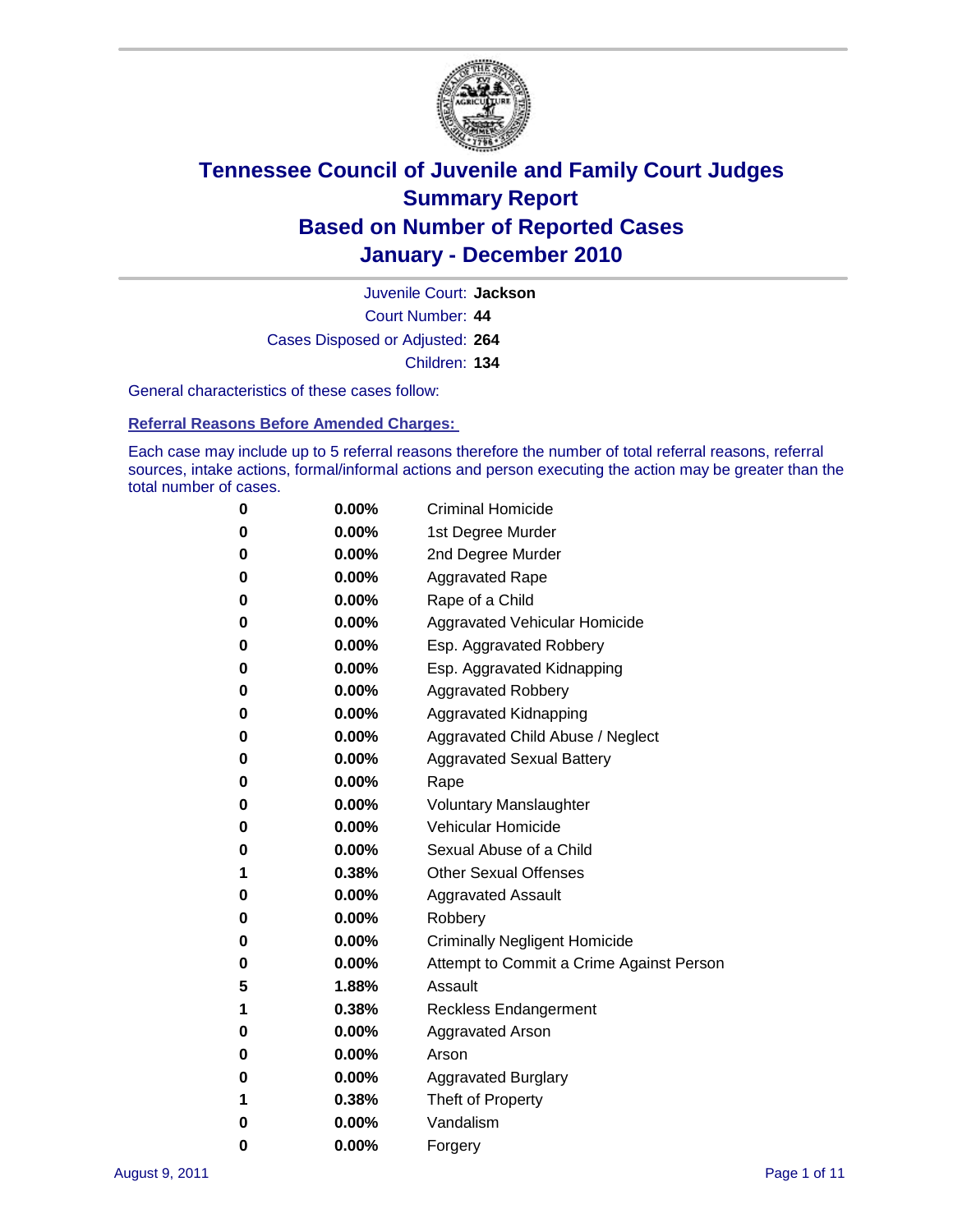

Juvenile Court: **Jackson**

Court Number: **44**

Cases Disposed or Adjusted: **264**

Children: **134**

### **Referral Reasons Before Amended Charges:**

Each case may include up to 5 referral reasons therefore the number of total referral reasons, referral sources, intake actions, formal/informal actions and person executing the action may be greater than the total number of cases.

| 0            | 0.00%  | <b>Worthless Checks</b>                                     |
|--------------|--------|-------------------------------------------------------------|
| 0            | 0.00%  | Illegal Possession / Fraudulent Use of Credit / Debit Cards |
| 1            | 0.38%  | <b>Burglary</b>                                             |
| 0            | 0.00%  | Unauthorized Use of a Vehicle                               |
| 0            | 0.00%  | <b>Cruelty to Animals</b>                                   |
| 0            | 0.00%  | Sale of Controlled Substances                               |
| 1            | 0.38%  | <b>Other Drug Offenses</b>                                  |
| 4            | 1.50%  | <b>Possession of Controlled Substances</b>                  |
| 0            | 0.00%  | <b>Criminal Attempt</b>                                     |
| 0            | 0.00%  | Carrying Weapons on School Property                         |
| 0            | 0.00%  | Unlawful Carrying / Possession of a Weapon                  |
| 1            | 0.38%  | <b>Evading Arrest</b>                                       |
| 1            | 0.38%  | Escape                                                      |
| 1            | 0.38%  | Driving Under Influence (DUI)                               |
| 1            | 0.38%  | Possession / Consumption of Alcohol                         |
| 0            | 0.00%  | Resisting Stop, Frisk, Halt, Arrest or Search               |
| 0            | 0.00%  | <b>Aggravated Criminal Trespass</b>                         |
| 1            | 0.38%  | Harassment                                                  |
| 1            | 0.38%  | Failure to Appear                                           |
| 0            | 0.00%  | Filing a False Police Report                                |
| 0            | 0.00%  | Criminal Impersonation                                      |
| 2            | 0.75%  | <b>Disorderly Conduct</b>                                   |
| 0            | 0.00%  | <b>Criminal Trespass</b>                                    |
| 1            | 0.38%  | <b>Public Intoxication</b>                                  |
| 0            | 0.00%  | Gambling                                                    |
| 32           | 12.03% | <b>Traffic</b>                                              |
| 0            | 0.00%  | <b>Local Ordinances</b>                                     |
| 1            | 0.38%  | Violation of Wildlife Regulations                           |
| 0            | 0.00%  | Contempt of Court                                           |
| $\mathbf{2}$ | 0.75%  | Violation of Probation                                      |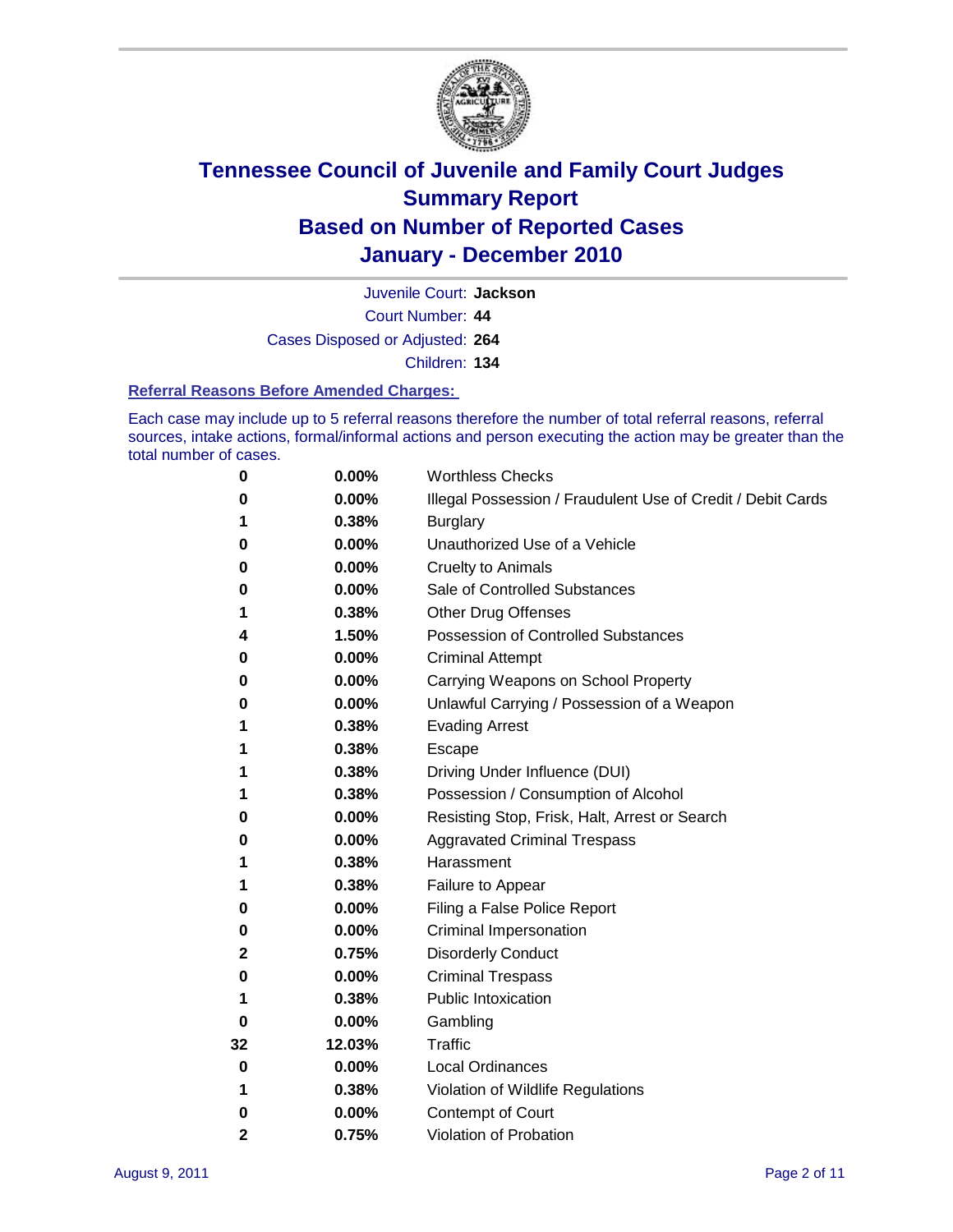

Court Number: **44** Juvenile Court: **Jackson** Cases Disposed or Adjusted: **264** Children: **134**

### **Referral Reasons Before Amended Charges:**

Each case may include up to 5 referral reasons therefore the number of total referral reasons, referral sources, intake actions, formal/informal actions and person executing the action may be greater than the total number of cases.

| 100.00%  | <b>Total Referrals</b>                                                                  |
|----------|-----------------------------------------------------------------------------------------|
| 0.38%    | Other                                                                                   |
| 0.00%    | <b>Consent to Marry</b>                                                                 |
| 0.00%    | <b>Request for Medical Treatment</b>                                                    |
| 0.00%    | <b>Child Support</b>                                                                    |
| 0.00%    | Paternity / Legitimation                                                                |
| 0.00%    | Visitation                                                                              |
| 0.38%    | Custody                                                                                 |
| 0.00%    | <b>Foster Care Review</b>                                                               |
| $0.00\%$ | <b>Administrative Review</b>                                                            |
| 46.99%   | <b>Judicial Review</b>                                                                  |
| 0.00%    | Violation of Informal Adjustment                                                        |
| 0.00%    | <b>Violation of Pretrial Diversion</b>                                                  |
| 3.38%    | Termination of Parental Rights                                                          |
|          | Dependency / Neglect                                                                    |
|          | <b>Physically Abused Child</b>                                                          |
|          | <b>Sexually Abused Child</b>                                                            |
|          | Violation of Curfew                                                                     |
|          | Violation of a Valid Court Order                                                        |
|          | Possession of Tobacco Products                                                          |
|          | Out-of-State Runaway                                                                    |
|          | Truancy<br>In-State Runaway                                                             |
|          | Unruly Behavior                                                                         |
| 0.00%    | Violation of Aftercare                                                                  |
|          | 0.38%<br>0.75%<br>0.00%<br>0.00%<br>3.76%<br>0.00%<br>0.00%<br>0.75%<br>1.88%<br>19.55% |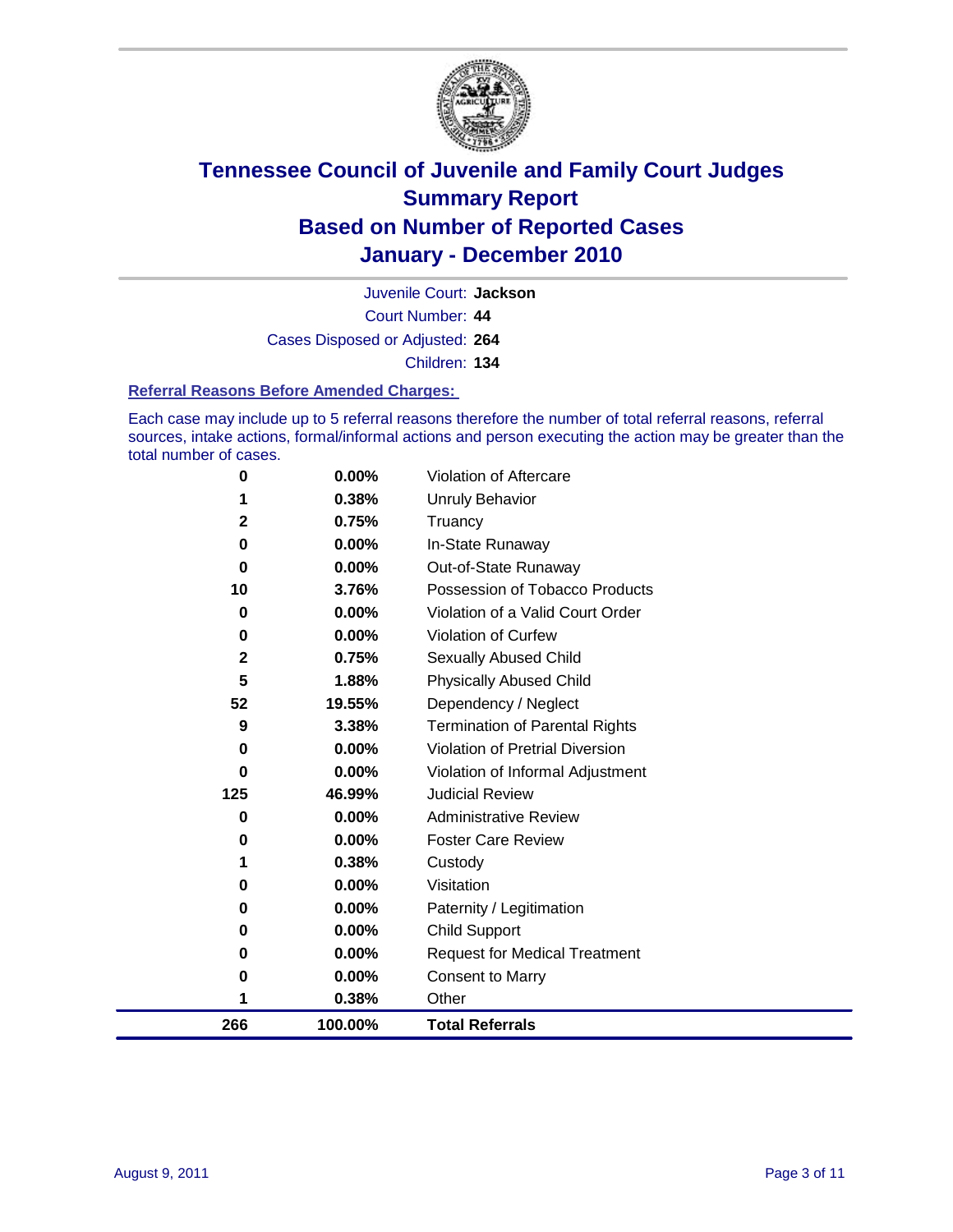

| 266                        | 100.00%                         | <b>Total Referral Sources</b>     |  |  |
|----------------------------|---------------------------------|-----------------------------------|--|--|
| 0                          | 0.00%                           | Other                             |  |  |
| 0                          | 0.00%                           | Unknown                           |  |  |
| 0                          | 0.00%                           | Hospital                          |  |  |
| 1                          | 0.38%                           | Child & Parent                    |  |  |
| 0                          | 0.00%                           | Victim                            |  |  |
| 0                          | 0.00%                           | <b>Other Court</b>                |  |  |
| 1                          | 0.38%                           | Social Agency                     |  |  |
| 53                         | 19.92%                          | <b>Court Staff</b>                |  |  |
| 0                          | 0.00%                           | <b>District Attorney's Office</b> |  |  |
| 1                          | 0.38%                           | <b>Other State Department</b>     |  |  |
| 139                        | 52.26%                          | <b>DCS</b>                        |  |  |
| 0                          | 0.00%                           | <b>CSA</b>                        |  |  |
| 15                         | 5.64%                           | School                            |  |  |
| $\bf{0}$                   | 0.00%                           | Self                              |  |  |
| 1                          | 0.38%                           | <b>Relatives</b>                  |  |  |
| $\mathbf{2}$               | 0.75%                           | Parents                           |  |  |
| 53                         | 19.92%                          | Law Enforcement                   |  |  |
| <b>Referral Sources: 1</b> |                                 |                                   |  |  |
|                            |                                 | Children: 134                     |  |  |
|                            | Cases Disposed or Adjusted: 264 |                                   |  |  |
| Court Number: 44           |                                 |                                   |  |  |
| Juvenile Court: Jackson    |                                 |                                   |  |  |
|                            |                                 |                                   |  |  |

### **Age of Child at Referral: 2**

| 134      | 100.00% | <b>Total Child Count</b> |
|----------|---------|--------------------------|
| $\bf{0}$ | 0.00%   | <b>Unknown</b>           |
| 0        | 0.00%   | Ages 19 and Over         |
| 41       | 30.60%  | Ages 17 through 18       |
| 39       | 29.10%  | Ages 15 through 16       |
| 6        | 4.48%   | Ages 13 through 14       |
| 5        | 3.73%   | Ages 11 through 12       |
| 43       | 32.09%  | Ages 10 and Under        |
|          |         |                          |

<sup>1</sup> If different than number of Referral Reasons (266), verify accuracy of your court's data.

<sup>2</sup> One child could be counted in multiple categories, verify accuracy of your court's data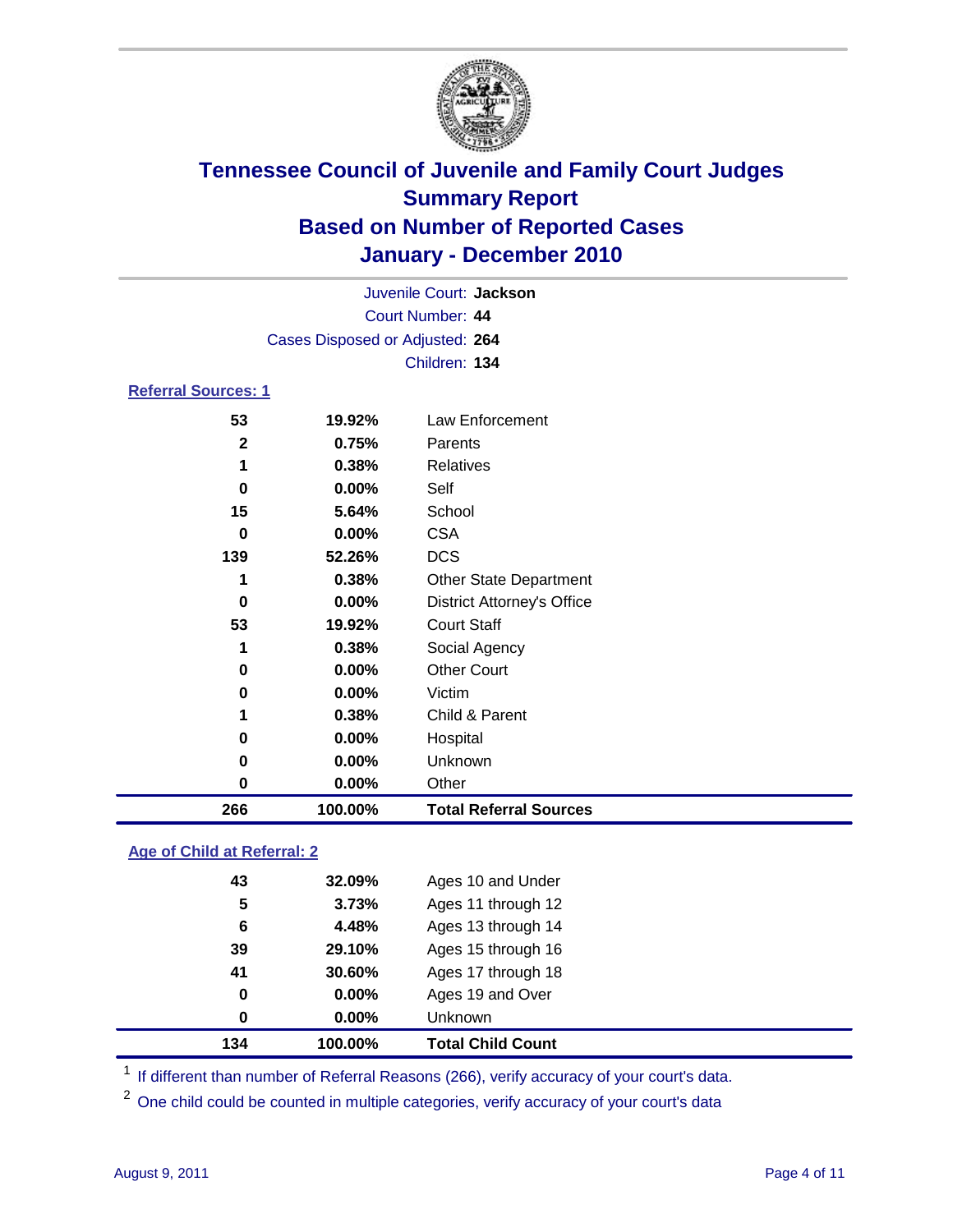

| Juvenile Court: Jackson                 |                                 |                          |  |  |
|-----------------------------------------|---------------------------------|--------------------------|--|--|
| Court Number: 44                        |                                 |                          |  |  |
|                                         | Cases Disposed or Adjusted: 264 |                          |  |  |
|                                         |                                 | Children: 134            |  |  |
| Sex of Child: 1                         |                                 |                          |  |  |
| 89                                      | 66.42%                          | Male                     |  |  |
| 45                                      | 33.58%                          | Female                   |  |  |
| $\mathbf 0$                             | 0.00%                           | Unknown                  |  |  |
| 134                                     | 100.00%                         | <b>Total Child Count</b> |  |  |
| Race of Child: 1                        |                                 |                          |  |  |
| 134                                     | 100.00%                         | White                    |  |  |
| $\pmb{0}$                               | 0.00%                           | African American         |  |  |
| 0                                       | 0.00%                           | Native American          |  |  |
| 0                                       | 0.00%                           | Asian                    |  |  |
| 0                                       | 0.00%                           | Mixed                    |  |  |
| $\mathbf 0$                             | 0.00%                           | Unknown                  |  |  |
| 134                                     | 100.00%                         | <b>Total Child Count</b> |  |  |
| <b>Hispanic Origin: 1</b>               |                                 |                          |  |  |
| $\mathbf{2}$                            | 1.49%                           | Yes                      |  |  |
| 132                                     | 98.51%                          | No                       |  |  |
| $\mathbf 0$                             | 0.00%                           | Unknown                  |  |  |
| 134                                     | 100.00%                         | <b>Total Child Count</b> |  |  |
| <b>School Enrollment of Children: 1</b> |                                 |                          |  |  |
| 110                                     | 82.09%                          | Yes                      |  |  |
| 24                                      | 17.91%                          | <b>No</b>                |  |  |
| $\mathbf 0$                             | 0.00%                           | Unknown                  |  |  |
| 134                                     | 100.00%                         | <b>Total Child Count</b> |  |  |

One child could be counted in multiple categories, verify accuracy of your court's data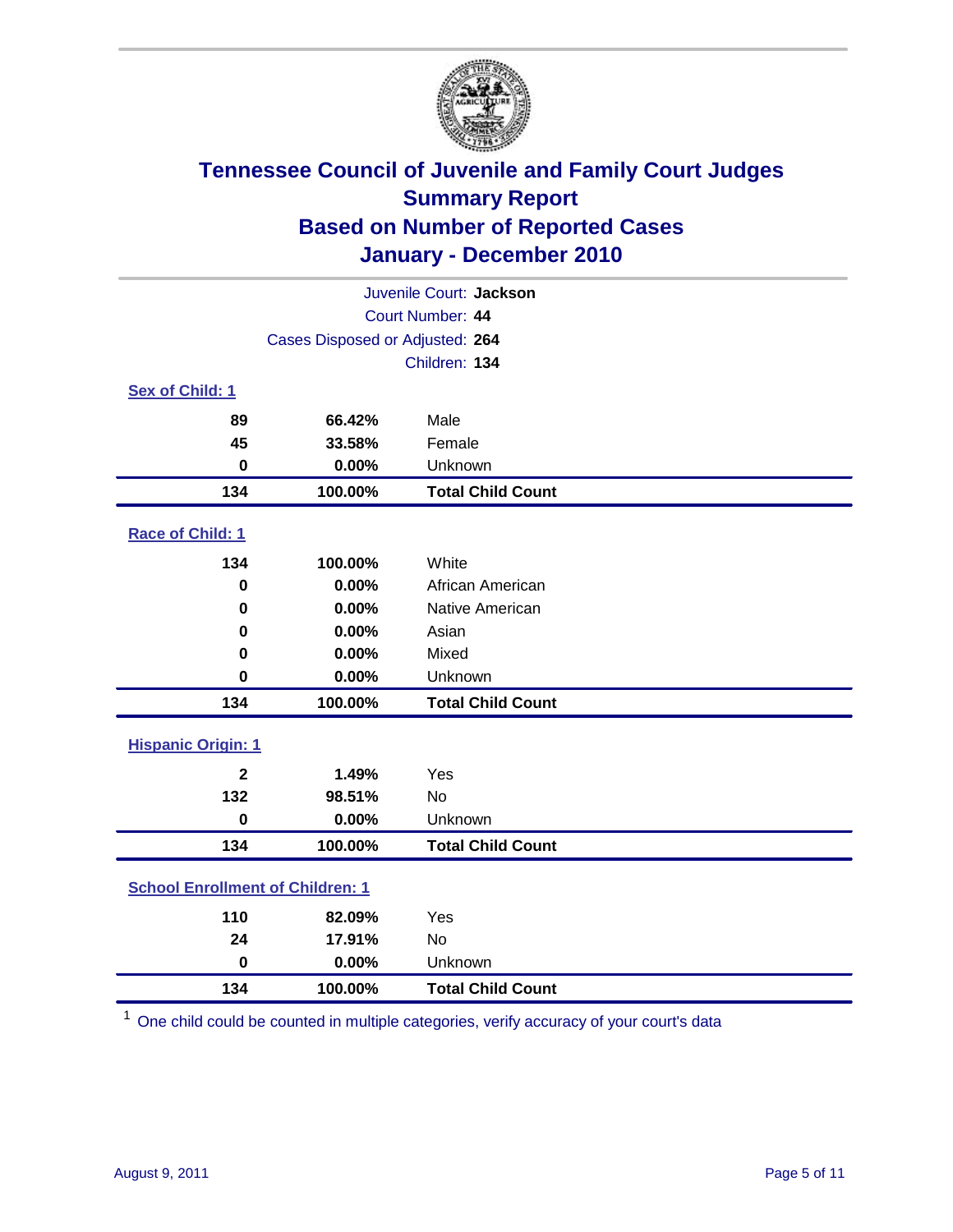

Court Number: **44** Juvenile Court: **Jackson** Cases Disposed or Adjusted: **264** Children: **134 Living Arrangement of Child at Time of Referral: 1**

### **21.64%** With Both Biological Parents **0.75%** With Father and Stepmother **3.73%** With Mother and Stepfather **24.63%** With Mother **9.70%** With Father **12.69%** With Relatives **0.75%** With Adoptive Parents **20.90%** With Foster Family **3.73%** In a Group Home **0.75%** In a Residential Center **0.00%** In an Institution **0.75%** Independent **0.00%** Unknown **0.00%** Other **100.00% Total Child Count**

### **Type of Detention: 2**

| 264      | 100.00%  | <b>Total Detention Count</b> |
|----------|----------|------------------------------|
| 0        | $0.00\%$ | Other                        |
| 264      | 100.00%  | Does Not Apply               |
| 0        | $0.00\%$ | Unknown                      |
| 0        | $0.00\%$ | <b>Psychiatric Hospital</b>  |
| 0        | 0.00%    | Jail - No Separation         |
| $\bf{0}$ | $0.00\%$ | Jail - Partial Separation    |
| 0        | $0.00\%$ | Jail - Complete Separation   |
| 0        | 0.00%    | Juvenile Detention Facility  |
| 0        | $0.00\%$ | Non-Secure Placement         |
|          |          |                              |

<sup>1</sup> One child could be counted in multiple categories, verify accuracy of your court's data

<sup>2</sup> If different than number of Cases (264) verify accuracy of your court's data.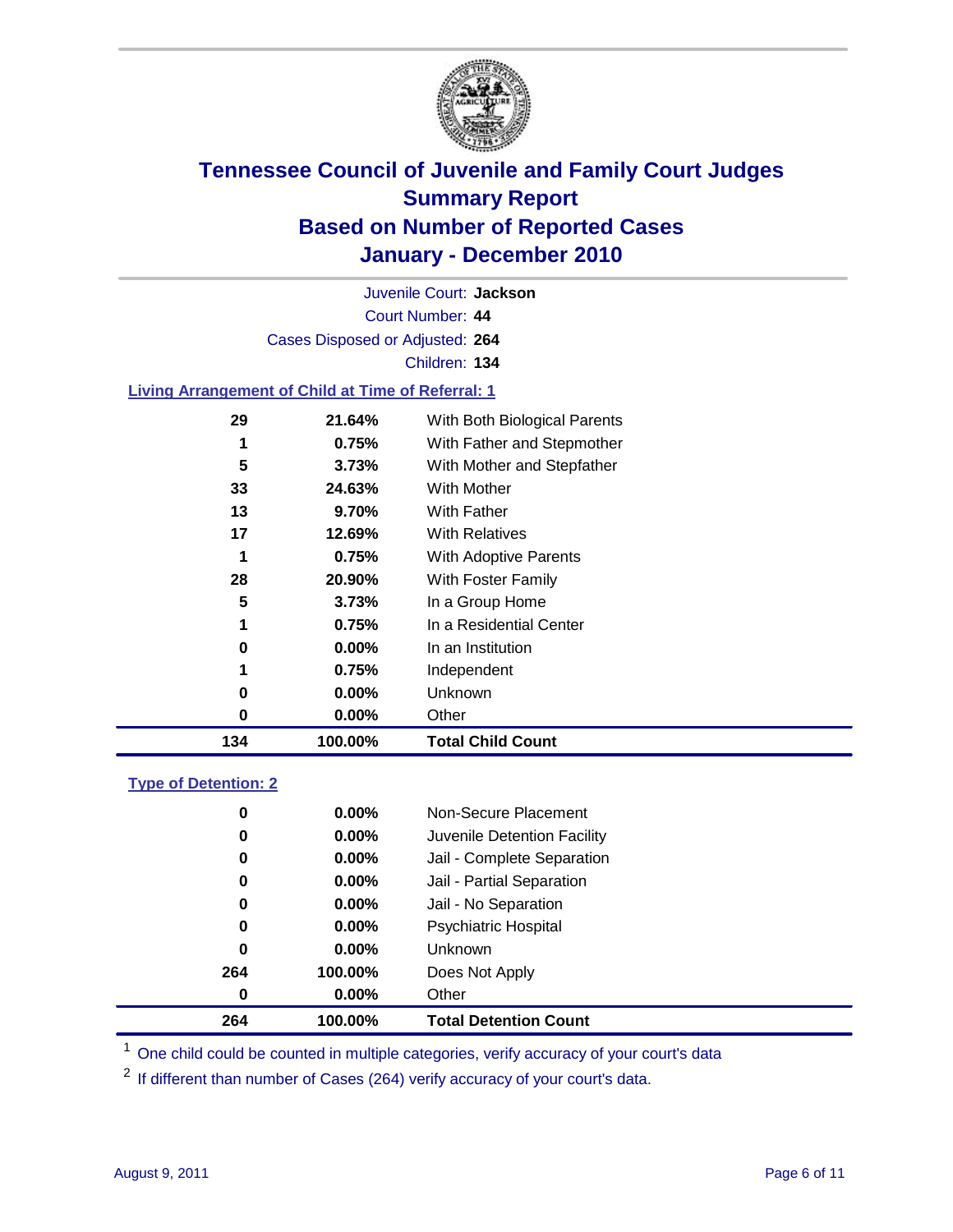

|                                                    | Juvenile Court: Jackson         |                                      |  |  |  |
|----------------------------------------------------|---------------------------------|--------------------------------------|--|--|--|
|                                                    | Court Number: 44                |                                      |  |  |  |
|                                                    | Cases Disposed or Adjusted: 264 |                                      |  |  |  |
|                                                    | Children: 134                   |                                      |  |  |  |
| <b>Placement After Secure Detention Hearing: 1</b> |                                 |                                      |  |  |  |
| 0                                                  | 0.00%                           | Returned to Prior Living Arrangement |  |  |  |
| $\bf{0}$                                           | 0.00%                           | Juvenile Detention Facility          |  |  |  |
| $\bf{0}$                                           | 0.00%                           | Jail                                 |  |  |  |
| 0                                                  | 0.00%                           | Shelter / Group Home                 |  |  |  |
| 0                                                  | 0.00%                           | <b>Foster Family Home</b>            |  |  |  |
| $\bf{0}$                                           | 0.00%                           | <b>Psychiatric Hospital</b>          |  |  |  |
| 0                                                  | 0.00%                           | Unknown                              |  |  |  |
| 264                                                | 100.00%                         | Does Not Apply                       |  |  |  |
| $\bf{0}$                                           | 0.00%                           | Other                                |  |  |  |
|                                                    |                                 | <b>Total Placement Count</b>         |  |  |  |
| 264                                                | 100.00%                         |                                      |  |  |  |
| <b>Intake Actions: 2</b>                           |                                 |                                      |  |  |  |
| 87                                                 | 32.71%                          | <b>Petition Filed</b>                |  |  |  |
| $\bf{0}$                                           | 0.00%                           | <b>Motion Filed</b>                  |  |  |  |
| 47                                                 | 17.67%                          | <b>Citation Processed</b>            |  |  |  |
| 0                                                  | 0.00%                           | Notification of Paternity Processed  |  |  |  |
| 131                                                | 49.25%                          | Scheduling of Judicial Review        |  |  |  |
| 0                                                  | 0.00%                           | Scheduling of Administrative Review  |  |  |  |
|                                                    | 0.38%                           | Scheduling of Foster Care Review     |  |  |  |
| $\bf{0}$                                           | 0.00%                           | Unknown                              |  |  |  |
| 0                                                  | 0.00%                           | Does Not Apply                       |  |  |  |
| $\pmb{0}$                                          | 0.00%                           | Other                                |  |  |  |

<sup>1</sup> If different than number of Cases (264) verify accuracy of your court's data.

<sup>2</sup> If different than number of Referral Reasons (266), verify accuracy of your court's data.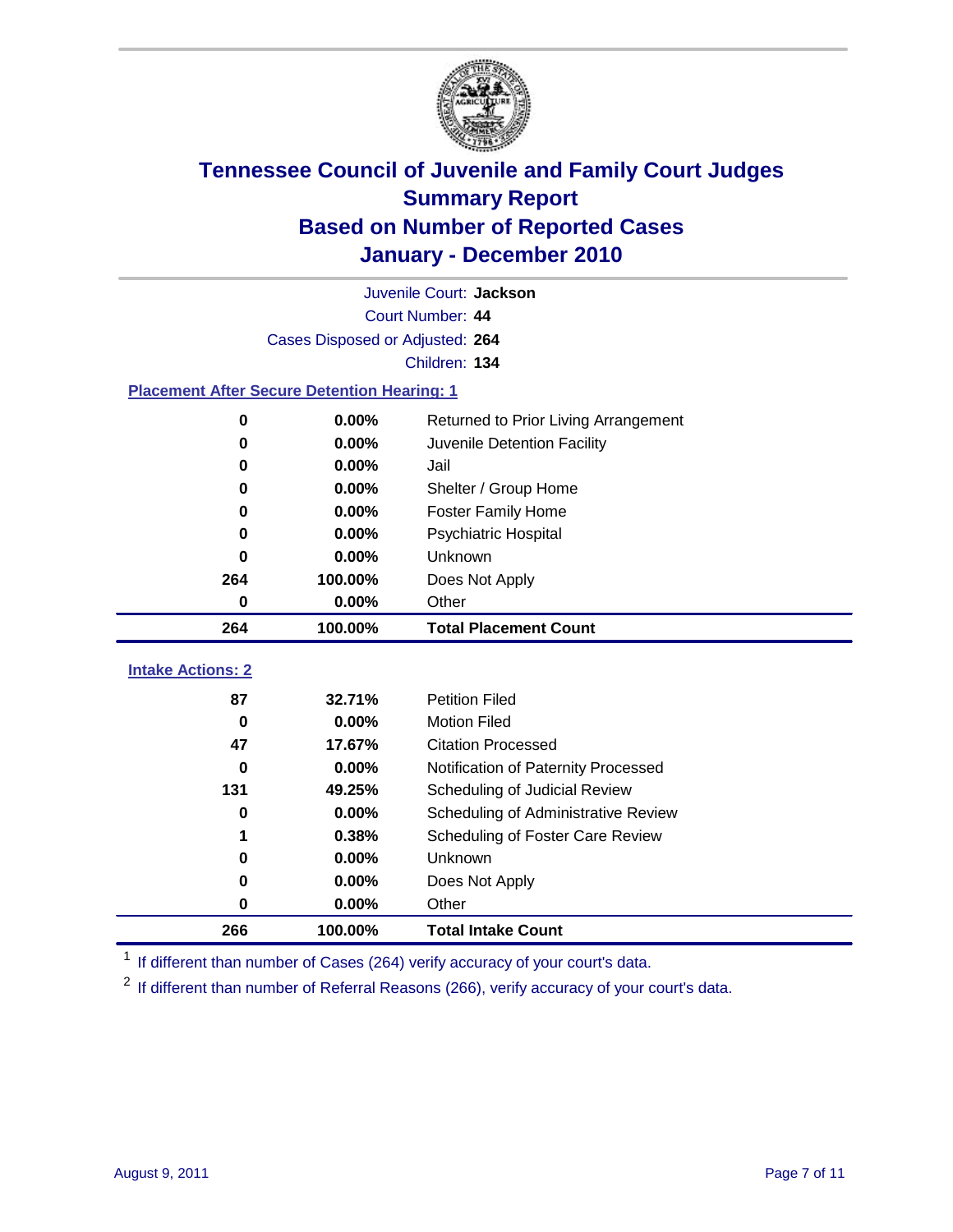

Court Number: **44** Juvenile Court: **Jackson** Cases Disposed or Adjusted: **264** Children: **134**

### **Last Grade Completed by Child: 1**

| 20                                      | 14.93%  | Too Young for School         |
|-----------------------------------------|---------|------------------------------|
| 1                                       | 0.75%   | Preschool                    |
| 6                                       | 4.48%   | Kindergarten                 |
| 3                                       | 2.24%   | 1st Grade                    |
| $\mathbf 2$                             | 1.49%   | 2nd Grade                    |
| 1                                       | 0.75%   | 3rd Grade                    |
| 4                                       | 2.99%   | 4th Grade                    |
| 6                                       | 4.48%   | 5th Grade                    |
| $\mathbf 2$                             | 1.49%   | 6th Grade                    |
| 6                                       | 4.48%   | 7th Grade                    |
| 8                                       | 5.97%   | 8th Grade                    |
| 16                                      | 11.94%  | 9th Grade                    |
| 22                                      | 16.42%  | 10th Grade                   |
| 28                                      | 20.90%  | 11th Grade                   |
| 4                                       | 2.99%   | 12th Grade                   |
| 0                                       | 0.00%   | Non-Graded Special Ed        |
| 1                                       | 0.75%   | <b>GED</b>                   |
| 3                                       | 2.24%   | Graduated                    |
| 0                                       | 0.00%   | <b>Never Attended School</b> |
| 1                                       | 0.75%   | Unknown                      |
| 0                                       | 0.00%   | Other                        |
| 134                                     | 100.00% | <b>Total Child Count</b>     |
| <b>Enrolled in Special Education: 1</b> |         |                              |

| 134                                | 100.00% | <b>Total Child Count</b> |
|------------------------------------|---------|--------------------------|
| 20                                 | 14.93%  | Unknown                  |
| 100                                | 74.63%  | No.                      |
| 14                                 | 10.45%  | Yes                      |
| __________________________________ |         |                          |

One child could be counted in multiple categories, verify accuracy of your court's data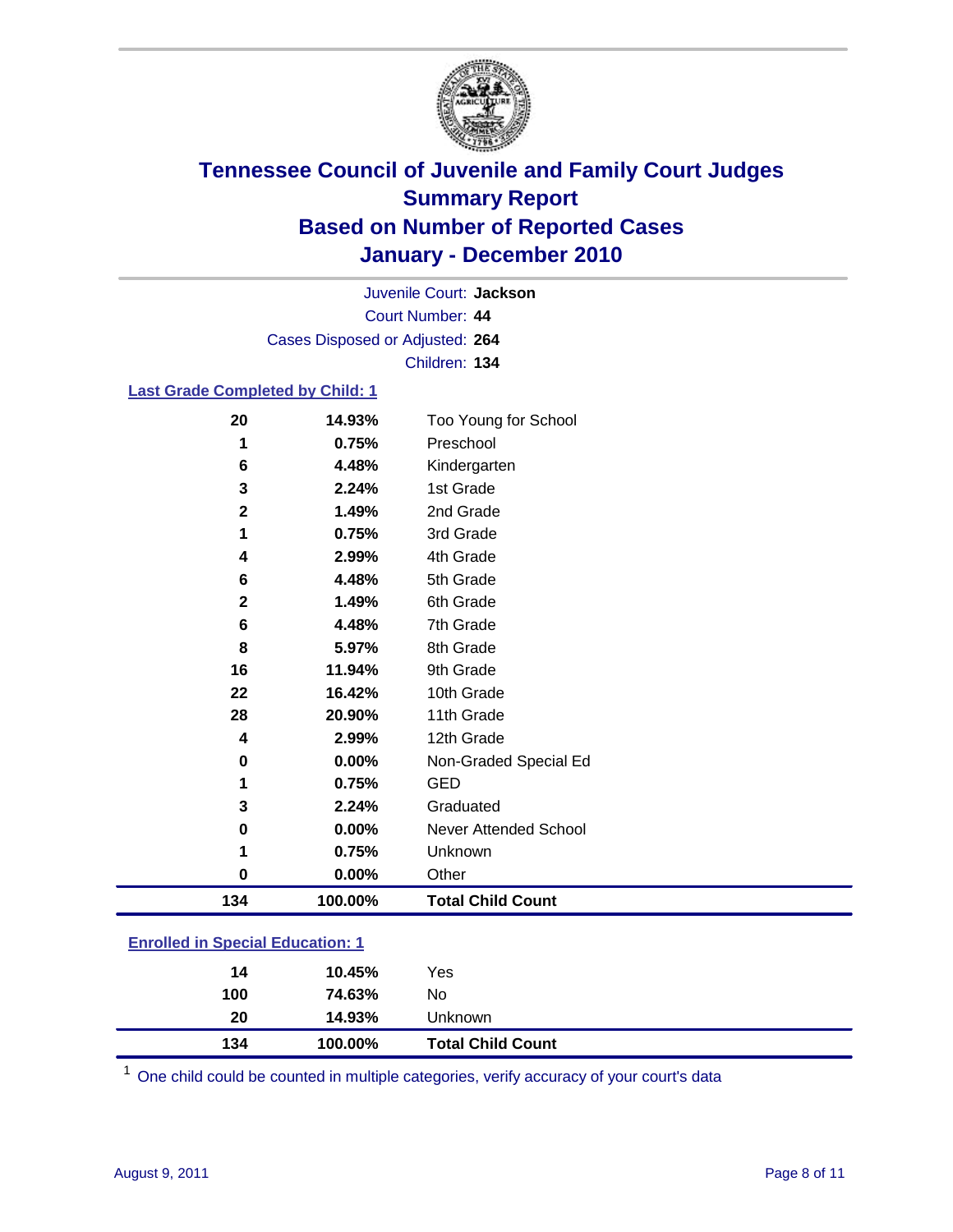

| Juvenile Court: Jackson |                                 |                           |  |  |  |
|-------------------------|---------------------------------|---------------------------|--|--|--|
|                         | Court Number: 44                |                           |  |  |  |
|                         | Cases Disposed or Adjusted: 264 |                           |  |  |  |
|                         | Children: 134                   |                           |  |  |  |
|                         | <b>Action Executed By: 1</b>    |                           |  |  |  |
| 266                     | 100.00%                         | Judge                     |  |  |  |
| 0                       | $0.00\%$                        | Magistrate                |  |  |  |
| 0                       | $0.00\%$                        | <b>YSO</b>                |  |  |  |
| 0                       | $0.00\%$                        | Other                     |  |  |  |
| 0                       | 0.00%                           | Unknown                   |  |  |  |
| 266                     | 100.00%                         | <b>Total Action Count</b> |  |  |  |

### **Formal / Informal Actions: 1**

| 31  | 11.65%   | Dismissed                                        |
|-----|----------|--------------------------------------------------|
| 0   | $0.00\%$ | Retired / Nolle Prosequi                         |
| 10  | 3.76%    | <b>Complaint Substantiated Delinquent</b>        |
| 6   | 2.26%    | <b>Complaint Substantiated Status Offender</b>   |
| 37  | 13.91%   | <b>Complaint Substantiated Dependent/Neglect</b> |
| 7   | 2.63%    | <b>Complaint Substantiated Abused</b>            |
| 0   | $0.00\%$ | <b>Complaint Substantiated Mentally III</b>      |
| 0   | $0.00\%$ | Informal Adjustment                              |
| 15  | 5.64%    | <b>Pretrial Diversion</b>                        |
| 0   | $0.00\%$ | <b>Transfer to Adult Court Hearing</b>           |
| 0   | $0.00\%$ | Charges Cleared by Transfer to Adult Court       |
| 0   | $0.00\%$ | Special Proceeding                               |
| 34  | 12.78%   | <b>Review Concluded</b>                          |
| 124 | 46.62%   | Case Held Open                                   |
| 2   | 0.75%    | Other                                            |
| 0   | $0.00\%$ | <b>Unknown</b>                                   |
| 266 | 100.00%  | <b>Total Action Count</b>                        |

<sup>1</sup> If different than number of Referral Reasons (266), verify accuracy of your court's data.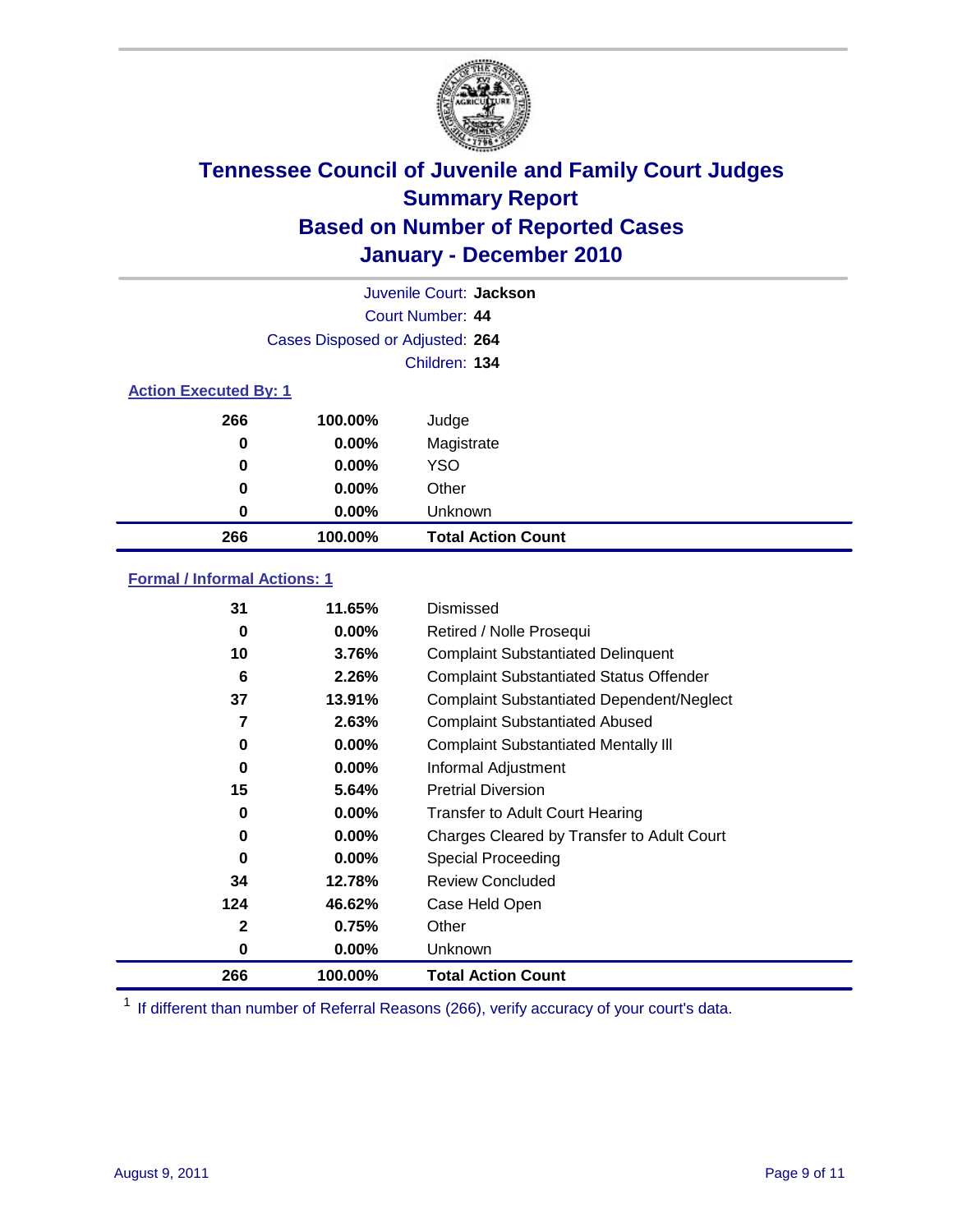

|                       |                                 | Juvenile Court: Jackson                               |
|-----------------------|---------------------------------|-------------------------------------------------------|
|                       |                                 | Court Number: 44                                      |
|                       | Cases Disposed or Adjusted: 264 |                                                       |
|                       |                                 | Children: 134                                         |
| <b>Case Outcomes:</b> |                                 | There can be multiple outcomes for one child or case. |
| 60                    | 15.75%                          | <b>Case Dismissed</b>                                 |
| 0                     | 0.00%                           | Case Retired or Nolle Prosequi                        |
| 2                     | 0.52%                           | Warned / Counseled                                    |
| 83                    | 21.78%                          | Held Open For Review                                  |
| 0                     | 0.00%                           | Supervision / Probation to Juvenile Court             |
| 0                     | 0.00%                           | <b>Probation to Parents</b>                           |
| 1                     | 0.26%                           | Referral to Another Entity for Supervision / Service  |
| 3                     | 0.79%                           | Referred for Mental Health Counseling                 |
| 8                     | 2.10%                           | Referred for Alcohol and Drug Counseling              |
| 0                     | 0.00%                           | Referred to Alternative School                        |
| 2                     | 0.52%                           | Referred to Private Child Agency                      |
| 12                    | 3.15%                           | Referred to Defensive Driving School                  |
| 0                     | 0.00%                           | Referred to Alcohol Safety School                     |
| 2                     | 0.52%                           | Referred to Juvenile Court Education-Based Program    |
| 0                     | 0.00%                           | Driver's License Held Informally                      |
| 0                     | 0.00%                           | <b>Voluntary Placement with DMHMR</b>                 |
| 0                     | 0.00%                           | <b>Private Mental Health Placement</b>                |
| 0                     | 0.00%                           | <b>Private MR Placement</b>                           |
| 0                     | 0.00%                           | Placement with City/County Agency/Facility            |
| 0                     | 0.00%                           | Placement with Relative / Other Individual            |
| 9                     | 2.36%                           | Fine                                                  |
| 2                     | 0.52%                           | <b>Public Service</b>                                 |
| 1                     | 0.26%                           | Restitution                                           |
| 0                     | 0.00%                           | <b>Runaway Returned</b>                               |
| 8                     | 2.10%                           | No Contact Order                                      |
| 0                     | 0.00%                           | Injunction Other than No Contact Order                |
| 0                     | 0.00%                           | <b>House Arrest</b>                                   |
| 1                     | 0.26%                           | <b>Court Defined Curfew</b>                           |
| 0                     | 0.00%                           | Dismissed from Informal Adjustment                    |
| 13                    | 3.41%                           | <b>Dismissed from Pretrial Diversion</b>              |
| 6                     | 1.57%                           | Released from Probation                               |
| 0                     | $0.00\%$                        | <b>Transferred to Adult Court</b>                     |
| 0                     | $0.00\%$                        | <b>DMHMR Involuntary Commitment</b>                   |